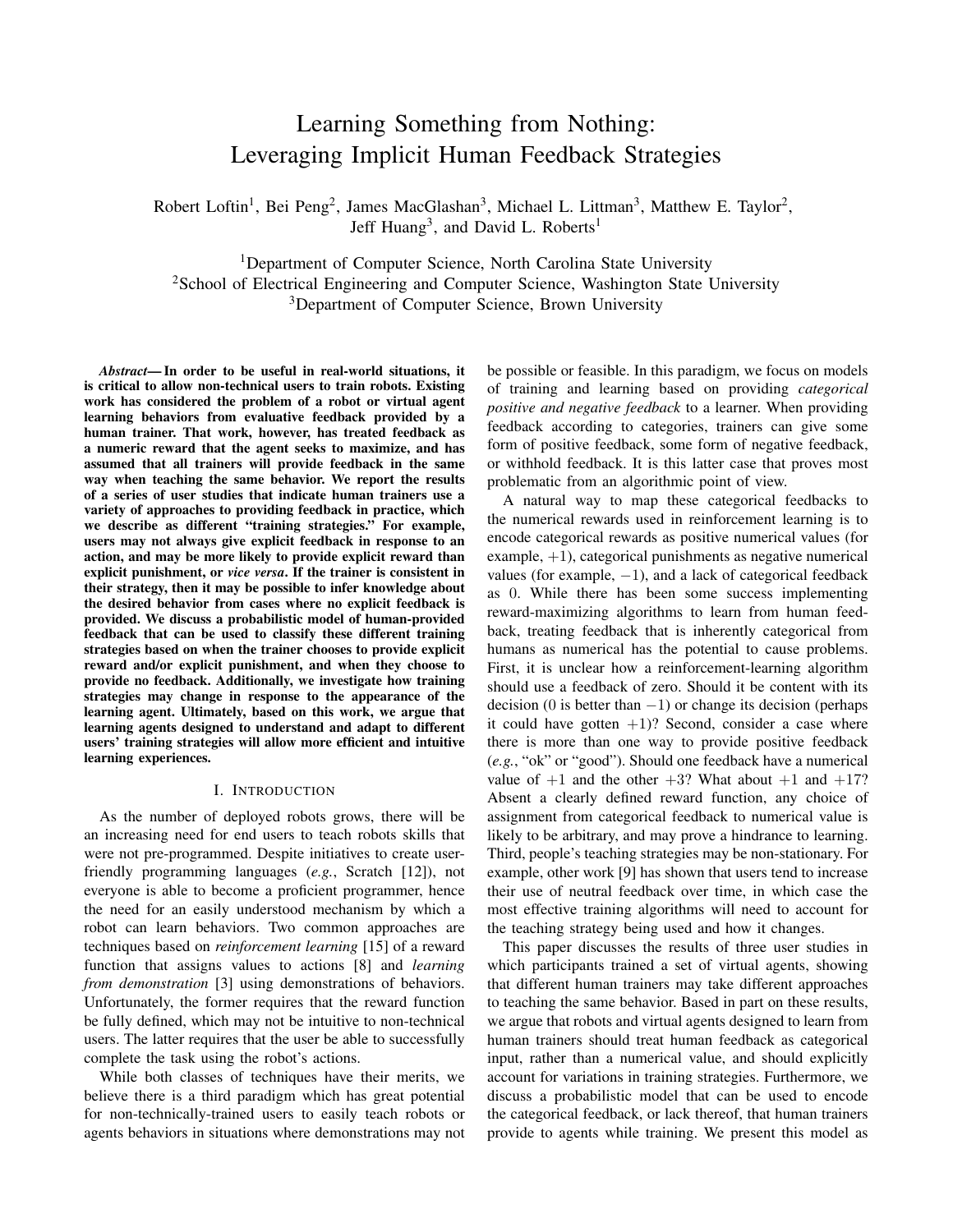a foundation for algorithmic development that is beyond the scope of this work.

#### **II. BACKGROUND AND RELATED WORK**

#### A. Behaviorism

Behaviorism, a field of psychology, focuses on learning from feedback. Skinner introduced operant conditioning, a concept of providing feedback to modify the frequency of behaviors [13]. There are a number of ways in which training feedback can be provided. These so-called *operant conditioning paradigms* can be grouped into four categories [14]: positive reward  $(R+)$ , negative reward  $(R-)$ , positive punishment  $(P+)$ , and negative punishment  $(P-)$ . Rewards increase the frequency of the behavior they are associated with while punishments decrease the frequency. Positive refers to adding a stimulus and negative refers to removing a stimulus. An example of  $R$ + is giving a dog a treat (rewarding by adding a desirable stimulus). An example of  $P-$  is taking a prized toy away (punishing by removing a desirable stimulus).

Dog trainers have learned that using only positive reward  $(R+)$  results in fewer unintended side effects for dogs than when positive punishment  $(P+)$  is used to reduce undesired behavior [5]. Given the widespread prevalence of pet dogs in the United States and around the world, we anticipate that many human trainers will intuitively apply these concepts when training robots. Because of biases toward the  $R + /P$ operant conditioning paradigms, taking these strategies into account when designing learning algorithms may provide a contextual advantage for learning from human trainers. Earlier work supports this intuition [11].

# **B.** Learning from Reward

In the machine-learning literature, one common goal is to learn to maximize an unknown reward function. In this problem domain, there are different actions an agent can choose. After selecting an action, the agent will receive a numerical reward based on the chosen action. The agent's goal is to maximize the long-term expected reward, and must balance exploring actions to better estimate their true payout with exploiting the currently estimated best action. While conceptually a simple problem, studies have shown that human learners behave sub-optimally on such tasks [1], [2], suggesting the problem is indeed non-trivial.<sup>1</sup> In a contextual setting, the reward for the different actions will depend on the world's current *state*, which the learner can observe. Further, if the agent's actions determine which state is reached next, the problem is a sequential decision problem and can be addressed in the framework of reinforcement learning [15].

In contrast to learning from a fixed numerical reward signal, our work is part of a growing literature that addresses learning from human feedback. Thomaz and Breazeal [16] treated human feedback as a form of guidance for an agent trying to solve a reinforcement-learning problem. The human feedback did not actually change the reward coming from

the underlying problem, or the optimal policy, but improved exploration and sped-up learning. The study also found that humans would give reward in anticipation of good actions, rather than rewarding or punishing the agent's recent actions.

There is also a growing body of work that examines how humans want to teach agents by providing demonstrations in a sequential decision task [4], or by selecting a sequence of data in a classification task [7]. More similar to our work, Knox et al. [9] looks at how people want to provide feedback to learning agents. Knox et al. found that when a human reduces the amount of feedback they give over time, forcing the learning agent to make mistakes can increase the rate of feedback. Our work differs because we focus on how humans naturally provide feedback when training, not how to manipulate that feedback.

## III. A PROBABILISTIC MODEL OF HUMAN FEEDBACK

This section presents a probabilistic model of human feedback that encapsulates differences in trainer's categorical feedback strategies. This model forms the basis of algorithms designed explicitly to learn in this paradigm [11]. We model the learning problem as a set of discrete observations of the environment and a set of discrete actions that can be taken. The behavior being trained is represented as a *policy* that is a mapping from observations to actions. At any time, the trainer may give explicit reward  $(R+)$ , explicit punishment  $(P+)$ , or do nothing (which corresponds to either R- or Pdepending on the strategy being used).

We can classify a trainer's strategy by the cases in which they give explicit feedback. Under an  $R+ / P+$  strategy, a trainer typically gives explicit reward for correct actions and explicit punishment for incorrect actions. Under an  $R+/P$ strategy, correct actions typically get an explicit reward and incorrect actions typically get no response, while an  $R - /P$ + strategy typically provides no response for correct actions and explicit punishment for incorrect actions. An  $R - /P$ strategy rarely gives explicit feedback of any type. Under an  $R + /P -$  strategy, the lack of feedback can be interpreted as *implicitly* negative, and under an  $R - /P$  strategy, it can be interpreted as implicitly positive—the lack of feedback can be as informative as explicit feedback.

Our model can be used both to learn from human trainers through Bayesian inference, and to identify the strategies that those trainers are following. Our model assumes that the trainer first determines if the action taken was consistent with some target policy  $\lambda^*$  for the current observation, with some probability of error  $\epsilon$ . The trainer then decides whether to give explicit feedback or simply do nothing. If the trainer interprets the learner's action as correct, then she will give an explicit reward with probability  $1 - \mu^{+}$ , and if she interprets the action as incorrect, will give explicit punishment with probability  $1 - \mu^{-}$ . So, if the learner takes a correct action it will receive explicit reward with probability  $(1 - \epsilon)(1 - \mu^+),$ explicit punishment with probability  $\epsilon(1 - \mu^{-})$ , and will receive no feedback with probability  $(1 - \epsilon)\mu^{+} + \epsilon \mu^{-}$ .

The parameters  $\mu^+$  and  $\mu^-$  encode the trainer's strategy. For example,  $\mu^+ = 0.1$ ,  $\mu^- = 0.1$  correspond to an R+/P+

<sup>&</sup>lt;sup>1</sup>In our work, the human trainers define the correct policy and provide rewards, rather than attempt to learn from those rewards.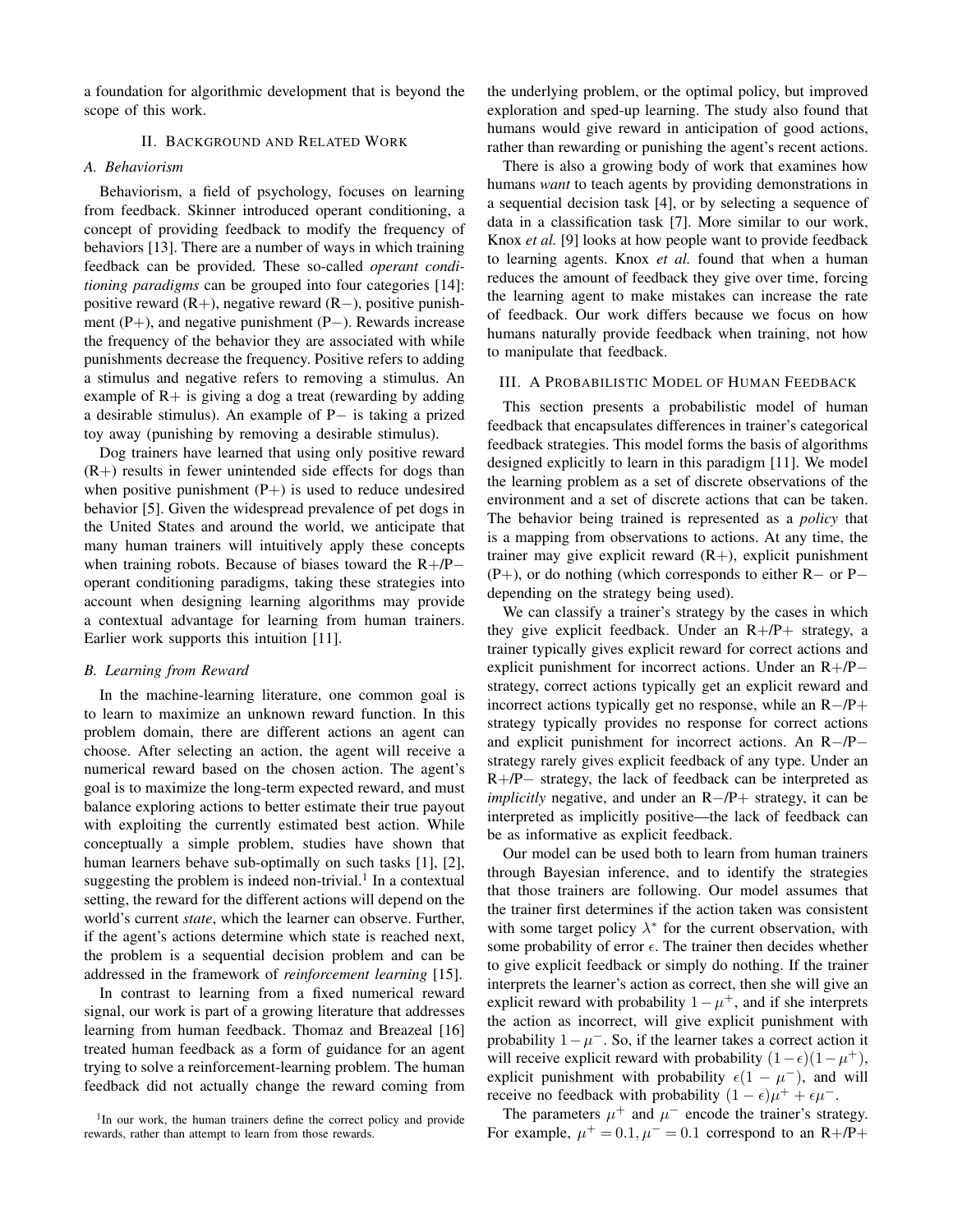strategy where nearly every action receives explicit feedback, while  $\mu^+ = 0.1$ ,  $\mu^- = 0.9$  correspond to an R+/P- strategy, where only actions interpreted as correct tend to receive explicit feedback. Putting these elements together, for time step  $t$  (each time step corresponds to the agent observing the world, choosing an action, and receiving an explicit/implicit feedback from the trainer), we have a distribution over the feedback  $f_t$  conditioned on the observation  $o_t$ , action  $a_t$ , and the trainer's target policy  $\lambda^*$ ,

$$
p(f_t = f^+|o_t, a_t, \lambda^*) = \begin{cases} (1 - \epsilon)(1 - \mu^+), & \lambda^*(o_t) = a_t \\ \epsilon(1 - \mu^+), & \lambda^*(o_t) \neq a_t, \end{cases}
$$

$$
p(f_t = f^-|o_t, a_t, \lambda^*) = \begin{cases} \epsilon(1 - \mu^-), & \lambda^*(o_t) = a_t \\ (1 - \epsilon)(1 - \mu^-), & \lambda^*(o_t) \neq a_t, \end{cases}
$$

$$
p(f_t = f^0 | o_t, a_t, \lambda^*) = \begin{cases} (1 - \epsilon)\mu^+ + \epsilon \mu^-, & \lambda^*(o_t) = a_t \\ \epsilon \mu^+ + (1 - \epsilon)\mu^-, & \lambda^*(o_t) \neq a_t. \end{cases}
$$

Here,  $f^+$  is an explicit positive feedback,  $f^-$  is an explicit negative feedback, and  $f^0$  represents a lack of feedback.

What is important to note about this model is that, depending on the strategy (and the corresponding  $\mu^+$  and  $\mu^-$  parameters) used, the lack of feedback may be more probable for correct actions than incorrect actions, or vice versa. Therefore, the correct inference to make from a lack of feedback depends on the training strategy being used. This model formalizes the idea that learning depends on the training strategy being employed.

We used two learning algorithms (SABL and I-SABL) [11] that inferred the correct behavior using our feedback model, as well as two algorithms  $(M_{-0}, M_{+0})$ based on algorithms in the literature on maximizing human feedback considered as reward [6], [8].

## **IV. USER STUDIES**

To assess choices of feedback strategies, we conducted three user studies in which participants trained a virtual agent to move towards objects as they approached from different sides of the screen. In the first two studies, this agent was represented by a drawing of a dog and the object to be approached as a rat, which would run away when the dog moved towards it. The third study used a number of different visual representations, to gauge the effect of the agent's appearance on the user's behavior.

In our training task, learning agent was drawn at the center of the screen, and the objects arrived once every two seconds from the edges of the screen. The objects came from three points along each of the four edges, resulting in possible 12 observations. When an object appeared, the agent moved from the center towards one of the edges. If the learner moved towards the edge from which the object was coming, that object was chased away. If the learner ran to a different edge, the object entered the field in the center and disappeared. Figure 1 shows the agent and task environment as they appeared in the first and second studies, as well as the alternative sprites used in the third study.

To train the learner to chase the objects away, users could provide reward, punishment, or no feedback. Users signaled



Fig. 1: A screenshot of the study interface (a). Additional buttons that begin and end training have been cropped out. In the third study, the dog sprite could also have been a robot, a snake, or an arrow (b).

when training was complete by pressing a button. Data for a training session was included only if it was terminated by the user signaling it was complete.

In each of the studies, users filled out a survey indicating their age, gender, education, history with dog ownership, experience in training dogs, and with which dog-training paradigms they were familiar (if any). After completing the initial survey, but before beginning training, users were taken through a tutorial, which first animated approaching objects and then instructed the user how to reward and punish the learner. After the tutorial, the users began a series of training sessions; each session was performed with a different virtual agent that learned from scratch. The user was told that each session required new training.

After each session, participants were shown a textual input box, and were asked: "Please describe the strategy you used when training the [agent] during the previous experiment. For example, when did you provide reward/punishment or when did you decide to change the task or start over (if appropriate)? Is there anything else you want to say about training the [agent]?"

#### A. First and Second studies

The first an second studies focused on how training strategies differed between users for a fixed training task, and on how a user's prior training experience affected their choice of strategy. As such, the learning agent in these studies was represented as a drawing of a dog, and the approaching object as a rat. In both the first and second studies, each training session used a different learning algorithm (in random order).

Participants for the first two studies were recruited from three different sources: (1) a senior-level game design class at North Carolina State University (credit was offered for participation), (2) a computer science departmental mailing list, and (3) two Internet communities focused on dog training (a Facebook group about positive-reinforcement training and a Japanese dog forum). Although the recruiting sources were the same for the first two studies, the distribution from each source was different since recruitment was performed at different times. Furthermore, different training algorithms were used in the first two studies:  $M_{-0}$ ,  $M_{+0}$ , and SABL in the first; and SABL and I-SABL in the second.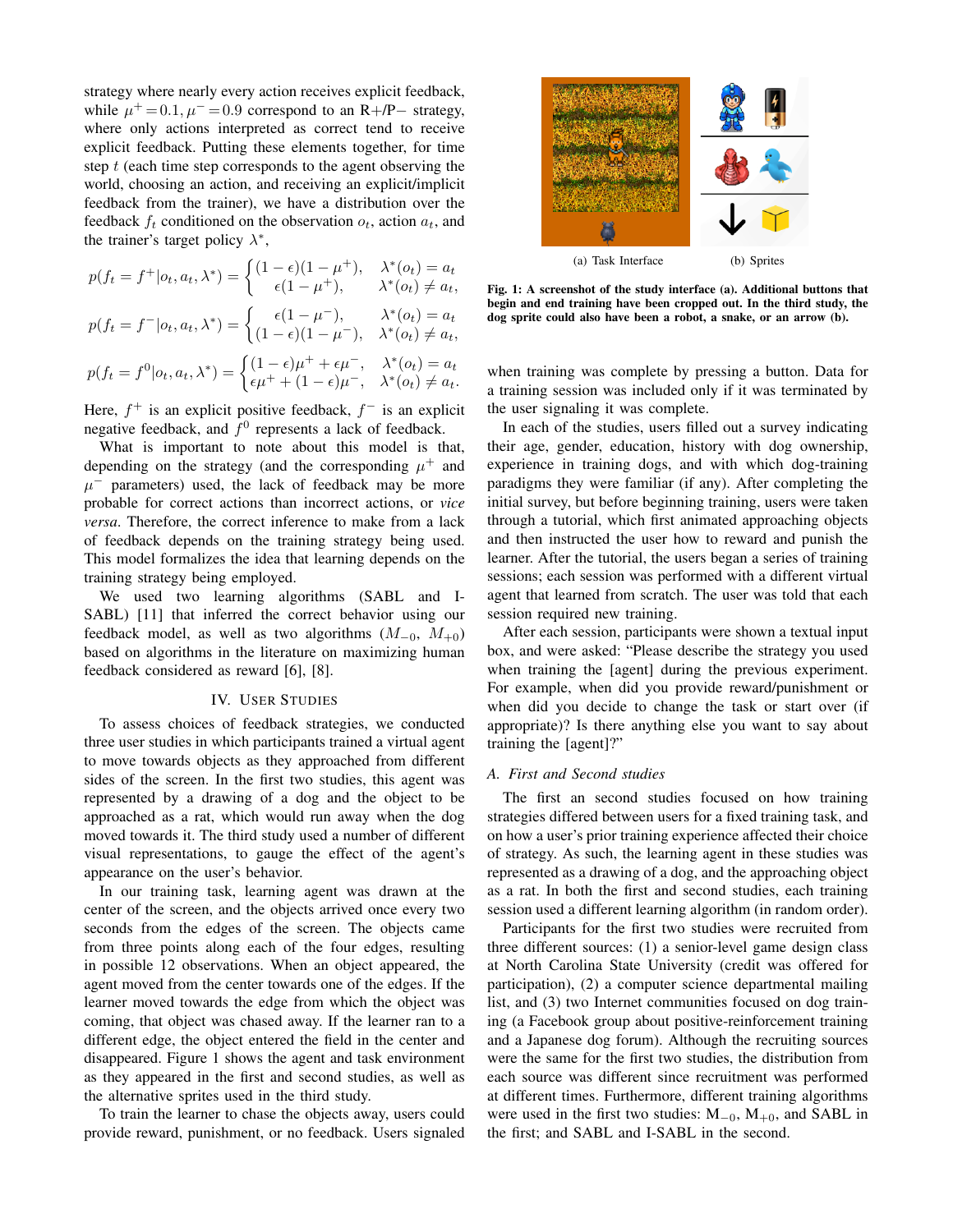# **B.** Third study

It is possible that some users would avoid punishment when the agent appears as a dog, with which people often have positive associations and often avoid punishing in real life training. If so, and if the agent being trained was not represented as a dog, the distribution of strategies used might differ from that found when the agent does appear as a dog.

The third study addressed this question by using a number of different visual representations for the learning agent. The third study was published on Amazon's Mechanical Turk system as a set of Human Intelligence Tasks, and three separate tasks were published. Participants were recruited separately for each of these tasks, and each task had its own set of users. We had a total of 211 participants between the three tasks in the third study.

This study used a similar survey, interface, training task, and learning algorithm to thr first and second studies, but to assess how the depiction of the learning agent affects the trainers' strategies, the images used to represent the agent and the approaching object were varied. In addition to the dog/rat (Figure 1(a)), the third study used robot/battery, snake/bird, and arrow/square (Figure 1(b)) sprites, believing that these sprites would lead to varying degrees of anthropomorphisation of the agent by users.

The first task had two conditions, presented in random order to the user. The first condition had a dog chasing rats away from a field, while the second condition replaced the dog and the rat with a robot and a battery, though the mechanics of the environment were the same. The second and third Mechanical Turk tasks each had only one condition. The second task replaced the dog and rat with a snake and a bird, while the third task used an abstract arrow and a square.

It should be noted that, in the third study, workers in Mechanical Turk were compensated a base amount of \$0.25 for their participation in the study, and were offered an additional \$0.25 bonus if the agent learned to act appropriately in more than 90% of cases. This added incentive encouraged participants to take the task seriously, but may have introduced some bias in the resulting strategies.

## V. ANALYSIS OF TRAINING STRATEGIES

Our core hypothesis was that human trainers follow a variety of strategies when teaching behaviors using feedback. As such, we characterized the distribution of different training strategies, and the factors that influenced that distribution. We were most interested in the occurrence of the  $R+$ /P $$ and  $R - /P$  + strategies, as these strategies allow our model of trainer feedback to interpret meaning of the lack of feedback.

We used our probabilistic model of the training process to categorize the strategies that participants in our studies followed. As discussed previously, we group strategies into four categories:  $R+/P+$ ,  $R+/P-$ ,  $R-/P+$  and  $R-/P-$ , by the conditions under which they do and do not provide explicit feedback. Specifically, we estimated the  $\mu^+$  and  $\mu^$ parameters used for each training session by computing the fraction of correct and incorrect actions that did not receive explicit feedback. The strategy for a session was classified

TABLE I: Frequency of strategies in the first and second studies.

| ., |  |
|----|--|
|    |  |

TABLE II: The number of participants beginning a training session using one strategy (rows) and ending it using another (columns) during the first study. Entries on the diagonal indicate no switch.

| end<br>begin | $R + /P +$ |    | $R+$ /P- $R-$ /P+ $R-$ /P- |  |
|--------------|------------|----|----------------------------|--|
| $R + /P +$   | 65         |    |                            |  |
| $R+$ / $P-$  | 10         | 52 |                            |  |
| $R - /P +$   | 2          |    |                            |  |
| $R - /P -$   |            |    |                            |  |

as R+ if  $\mu^+$  was less than  $\frac{1}{2}$ , and R- otherwise. Similarly, the strategy for a session was classified as P+ if  $\mu$ <sup>-</sup> was less than  $\frac{1}{2}$ , and P- otherwise. (Recall that low  $\mu^+$  and  $\mu^$ values correspond to frequent *explicit* feedback.)

For the first and second studies we consider data from the 105 users who completed at least one experiment. Table I summarizes the distribution of training strategies from the first two studies. Recall that some participants for these studies were explicitly recruited due to their experience training dogs and they trained a learner depicted with a dog sprite (Figure  $1(a)$ ). We found that, reassuringly, the least popular strategy was  $R - /P -$ , as such a strategy gives the learner very limited feedback. Overall, the dominant strategies in these studies were  $R+ / P-$  (frequent rewards, few punishments) and  $R+/P+$  (frequent rewards and punishments).

We expected the  $R+/P+$  strategy to be common, because the strategy represents providing as much information to the virtual dog as possible. As one participant put it, "I just punished the dog if they went to the wrong side and rewarded them when they went to the right side." We also expected to see many users using the  $R+/P-$  strategy, since it is a common dog-training paradigm. One participant explained, "I tried to Reward only. Rewarded when the dog was moving or had moved toward the rat, and provided no opportunity for Reward when the dog moved away from the rat."

Some participants changed strategies during training sessions. Table II shows how trainers in the first study changed strategies over time. There was no change in most cases (84.7%), but switching from  $R+ / P-$  to  $R+ / P+$  was common  $(15.6\%)$ , and was often associated with improved agent performance, possibly to maintain a good behavior once it had been learned. The existence of multiple strategies and changes in strategy suggest that learning algorithms need to be aware of strategy during the training process. While existing work has addressed trainers changing their strategies by actively encouraging users to give certain types of feedback [10], it may be more effective to integrate the notion of strategy change with an overall model of trainer feedback, such as the one presented here.

### A. Effects of Dog-Training Experience

As we are interested in the degree to which a participant's training experience influenced their strategy, we asked each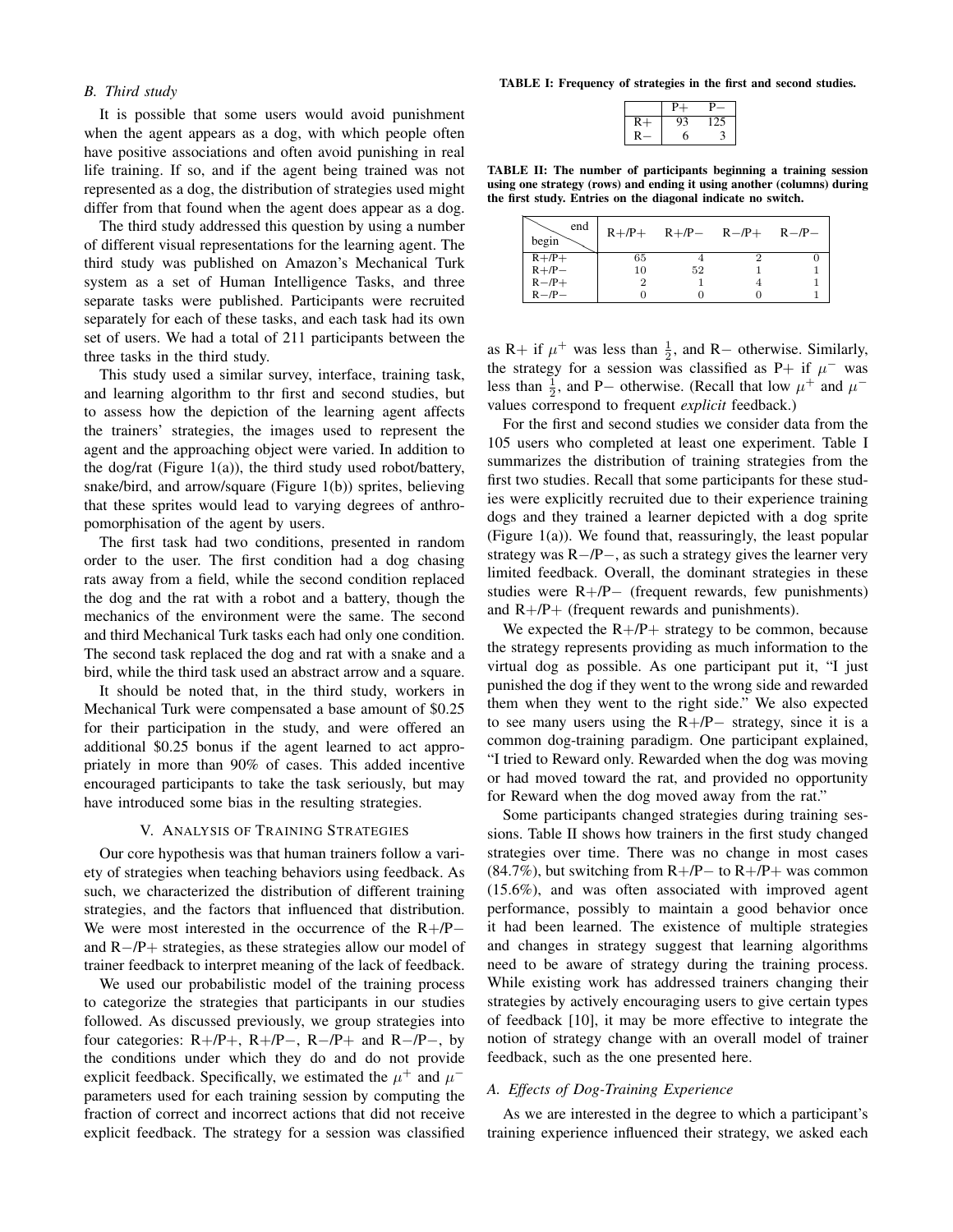

Fig. 2: A mosaic plot (generated with the R language) with Pearson residuals for strategies in the first study, grouped by dog-training experience. Users with no experience were likely to use  $R+ / P+$ , users with some experience were likely to use  $R + / P -$ . Differences were 2-4 standard deviations from expected (significant with 95% confidence).

user to rate their level of experience in dog training on a four-point scale from "None" to "I am an Expert." Many participants had no experience training dogs, and those that did varied in their degree of experience.

To visualize these results, we organize the data into a contingency table and depict it as a *residual mosaic plot* (see Figure 2). There are a few important things to note about such plots. The data is organized into boxes, with one column of boxes for each value of one of the categorical variables. The order of the boxes within each column follows the set of values of the other categorical variable. The area of a box in the plot indicates the number of responses in that category. The width of each box represents, in aggregate, the probability that a response will fall into that column, regardless of which row it is in, e.g.,  $Pr(\text{Experience}=Some)$ .

The height of a box indicates the amount of data in that column when the value of the row is considered,  $e.g.,$  $Pr(\text{Strategy} = R + / P - | \text{Experience} = \text{None}).$  Thus, the more asymmetric any box is, the more it deviates from the expected value; tall thin rectangles indicate more data in that entry than expected and short wide rectangles indicate fewer data in that entry than expected.

Additionally, the color of an entry indicates whether or not the rectangular shape of an entry represents a significant deviation from the expected value. A shaded entry means that the value that box represents is more than two standard deviations above (or below) the expected value, and is therefore significant with 95% confidence. If the border of the cell is solid, then the deviation is above the expected value, if it is dashed, it is below expected.

Figure 2 shows the relationship between dog-training experience and the employed feedback strategy in a mosaic plot, for participants in the first study. As a common approach to dog training is to only use positive feedback, we expected that users with dog-training experience would be more likely

TABLE III: Breakdown of strategies used in the third study when training an agent appearing as a dog, robot, snake or arrow.

| agent | $R + /P +$ | $R+/P-$ | $R - /P +$ | $R - /P -$ |
|-------|------------|---------|------------|------------|
| dog   | 151        | 25      |            |            |
| robot | 188        | 21      |            |            |
| snake | 64         |         | 2          |            |
| arrow | 43         |         |            |            |

# to use  $R + /P -$  than those without experience.

In the first study, we found that the more dog-training experience a user had, the more likely they were to use the  $R+$ / $P-$  strategy. This relationship was found to be statistically significant at the 95% confidence level. However, this relationship did not appear as strong in the second user study in which users with at least some experience were very likely to use  $R+$ /P – (results not shown). This difference likely reflects differences in the distribution of participants between the two studies, with the second study having only four participants with no training experience.

Both the first and second studies specifically recruited participants with dog-training experience, and that choice almost certainly affected the observed frequency of different strategies. The third study, however, drew its participants from Amazon Mechanical Turk, and so should have no bias towards users with training experience.

Table III summarizes the distribution of strategies used in third study. We only report data from training sessions where at least 50% policy accuracy was achieved.<sup>2</sup> In this study, unlike the first two,  $R + /P +$  strategies were much more common than  $R+$ /P – strategies. However,  $R+$ /P – strategies were still common, and still occurred much more frequently than  $R - /P +$  or  $R - /P -$  strategies.

## **B.** Effect of Agent Appearance

The third study also addressed the question of whether the appearance of the agent would affect the distribution of strategies used, either because users believed that an agent resembling a dog would respond better to strategies that are effective with real dogs, or because the appearance of an animal made users more averse to giving punishment. Recall that the third study used the same learning task as the first and second studies, but varied the sprites between a dog/rat, robot/battery, snake/bird, or arrow/box.

As shown in Table III, the distribution of strategies in the third study was relatively insensitive to the agent's appearance. Fisher's exact test shows that the number of times each of the four strategies was used was not significantly different ( $p > 0.21$ ) between subjects training the dog and those training the robot. Similarly, we did not see differences in strategies between the snake and the arrow ( $p = 0.10$ ).

Nonetheless, there is some evidence that the learning agent's sprite did influence trainers' choices of strategies. Consider Figure 3, which shows the distribution of dogtraining experience for those trainers that used the  $R+$ /P $$ strategy, grouped by sprite. What is interesting to note is

 $2$ We exclude more data in the third study to remove participants who do the minimum amount of work to receive their compensation.